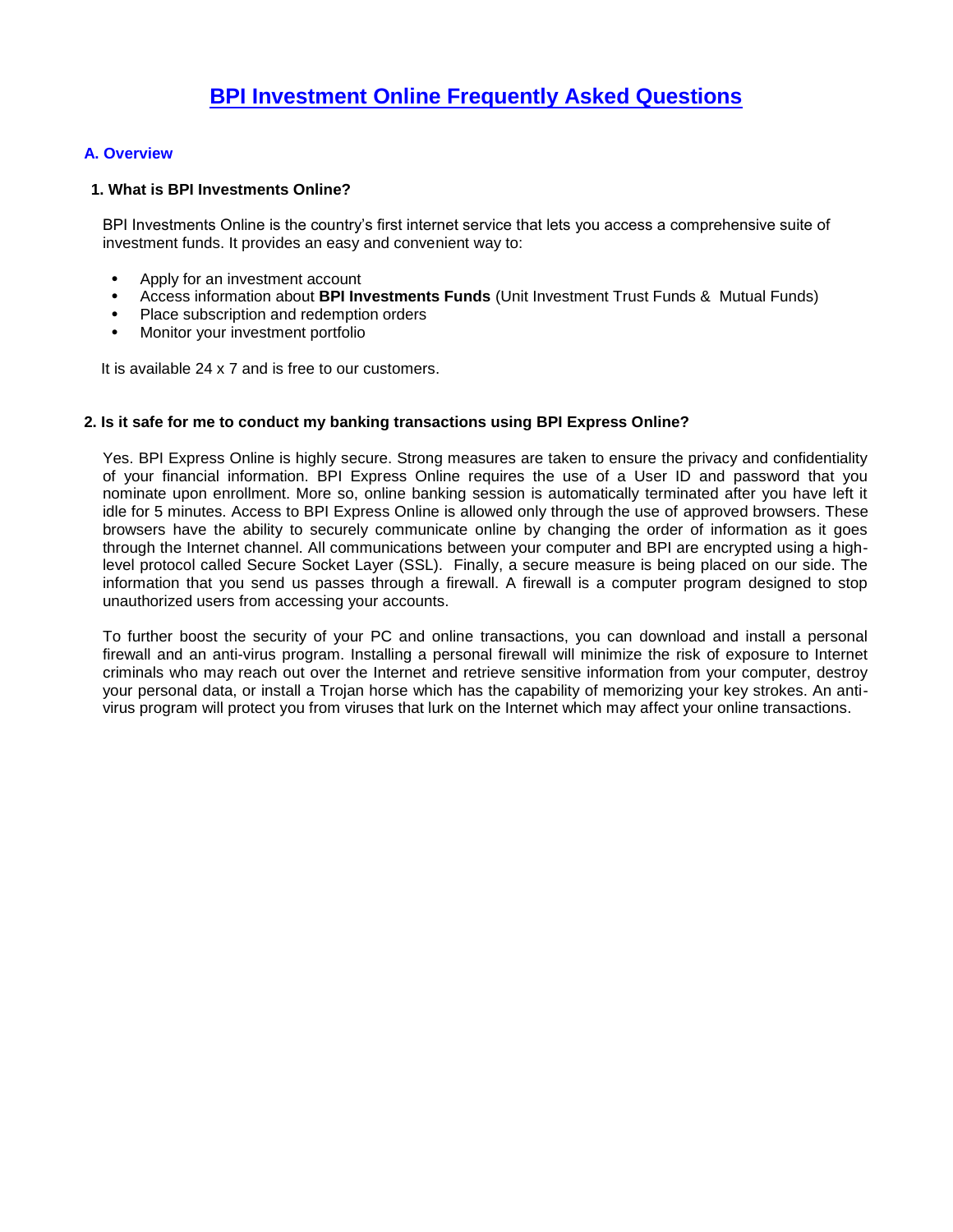### **B. On Enrollment**

### **1. What funds can be enrolled in BPI IOL?**

| <b>BPI Investment Funds</b>        | <b>Odyssey Funds</b>                           | <b>ALFM Funds*</b>            |  |
|------------------------------------|------------------------------------------------|-------------------------------|--|
| <b>Peso Denominated Funds</b>      |                                                |                               |  |
| <b>BPI Short Term Fund</b>         | Odyssey Cash Management Fund                   | <b>ALFM Money Market Fund</b> |  |
| <b>BPI Premium Bond Fund</b>       | Odyssey Peso Income Fund                       | <b>ALFM Peso Bond Fund</b>    |  |
| <b>BPI Balanced Fund</b>           | Odyssey Peso Bond Fund                         | <b>ALFM Growth Fund</b>       |  |
| <b>BPI Equity Fund</b>             | <b>Odyssey Diversified Capital Fund</b>        |                               |  |
|                                    | <b>Odyssey Diversified Balanced Fund</b>       |                               |  |
|                                    | Odyssey Philippine Equity Fund                 |                               |  |
|                                    | Odyssey Philippine High Conviction Equity Fund |                               |  |
| <b>Global Funds</b>                |                                                |                               |  |
| <b>BPI International Fund Plus</b> | Odyssey Emerging Market Bond Fund              | <b>ALFM Dollar Bond Fund</b>  |  |
| <b>BPI Global Philippine Fund</b>  | Odyssey Philippine Dollar Bond Fund            | ALFM Euro Bond Fund           |  |
| <b>BPI Global Equity Fund</b>      | Odyssey Asia Pacific High Dividend Equity Fund |                               |  |
|                                    |                                                |                               |  |

\*For the Mutual Funds, BPI Investment Management Inc., a wholly-owned subsidiary of BPI, is the fund manager and principal distributor of the six (6) ALFM Funds, as well as the Bahay Pari Solidaritas Fund and Ekklesia Mutual Fund. BPI Asset Management serves as investment advisor to all the mutual funds managed and distributed by BPI Investment Management, Inc.

| <b>BPI Index Funds</b>            | Other MFs managed by BIMI*    |  |  |
|-----------------------------------|-------------------------------|--|--|
| <b>Peso Denominated Funds</b>     |                               |  |  |
| ABF Philippines Bond Index Fund   | Bahay Pari Solidaritas Fund** |  |  |
| Philippine Stock Index Fund       |                               |  |  |
|                                   |                               |  |  |
| <b>Global Funds</b>               |                               |  |  |
| Philippine Dollar Bond Index Fund |                               |  |  |
|                                   |                               |  |  |

\*\* Funds are restricted for access to special client groups

#### **2. How will I know the account number to be enrolled?**

You may get your investment account number from any of the following:

- a. Quarterly Financial Statement (QFS) 15-digit account number below the account address
- b. Transaction Advice 15-digit account number at the right portion of the document
- c. Booking branch where investment account was opened

#### **3. How can I enroll my investment accounts in EOL?**

By enrolling the investment account directly in your BPI Expressonline account or by instructing your booking branch upon account opening.

#### **4. What is the TAT for my enrollment?**

1 banking day

# **5. What is the maximum number of investment funds that may be enrolled in EOL?**

20 records. To illustrate, if you have 2 investment accounts but with 5 investment funds for each account then you already have 10 enrollments.

# **B. Viewing and Transaction Processing**

# **1. What services can we avail from BPI IOL?**

- a. View Statement of Account, Account Portfolio and Transaction History
- b. Subscribe, Redeem and Enroll/Amend Regular Subscription Plan (RSP)
- c. Request for the receipt of the Transaction Advice via email
- d. Investment account application